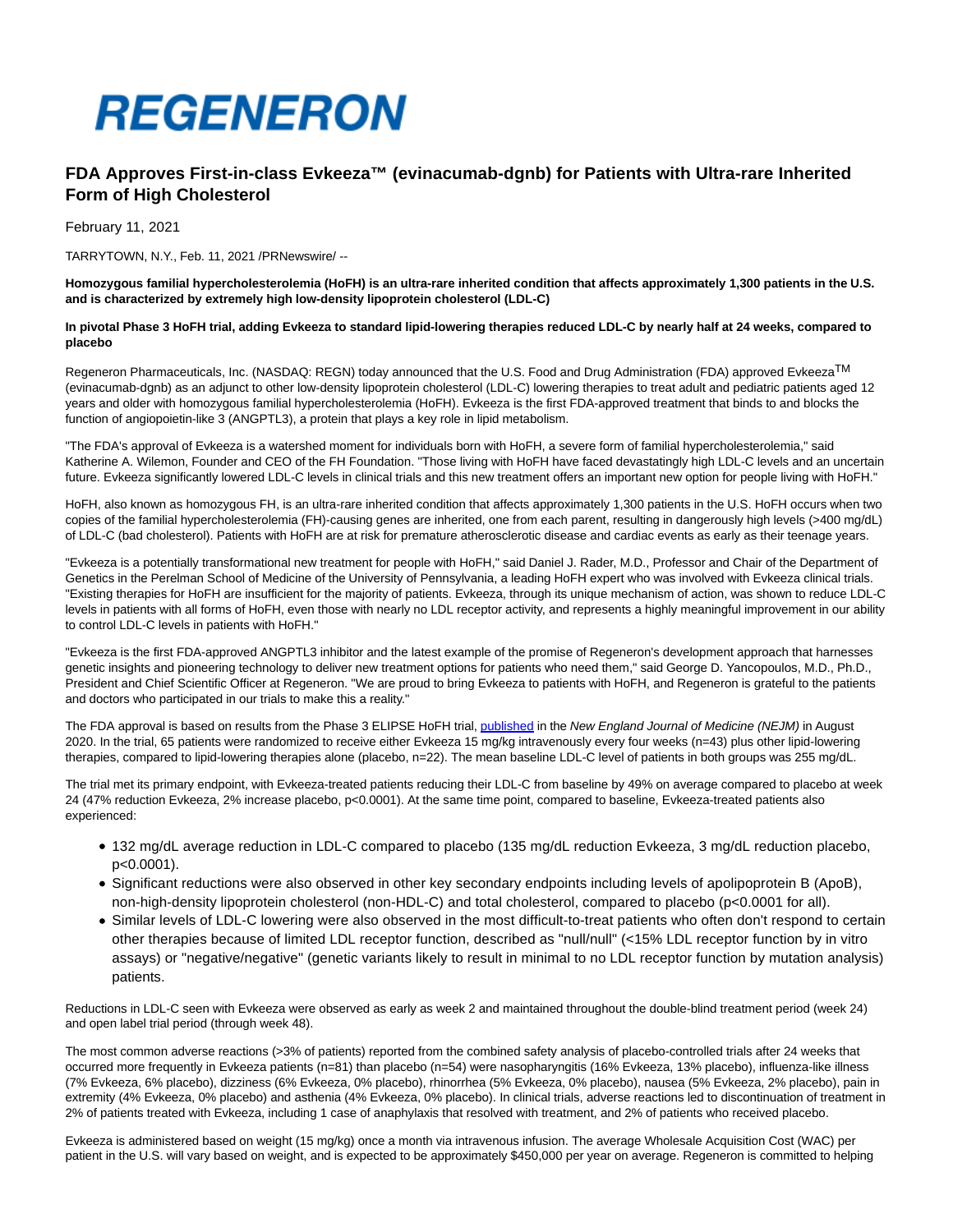patients who have been prescribed Evkeeza access their medication. Regeneron's myRARE™ patient support program offers financial assistance to eligible patients who need help with the out-of-pocket cost of Evkeeza. Under the program, eligible patients with commercial insurance may pay as little as \$0 in out-of-pocket costs for Evkeeza. In addition, myRARE™ offers resources to help patients and healthcare providers get started with Evkeeza including product information, insurance benefit verification, community resources and appointment reminders. For more information, call 1-833-EVKEEZA (833-385-3392) or visi[t www.EVKEEZA.com.](http://www.evkeeza.com/)

The FDA evaluated Evkeeza under Priority Review, following the decision in 2017 to grant Evkeeza Breakthrough Therapy designation for the treatment of hypercholesterolemia in patients with HoFH. The FDA reserves its Priority Review for medicines that represent significant improvements in safety or efficacy in treating serious conditions, and its Breakthrough Therapy designation is designed to expedite the development and U.S. review of drugs that target serious or life-threatening conditions.

The safety and effectiveness of Evkeeza have not been established in patients with other causes of hypercholesterolemia, including those with heterozygous familial hypercholesterolemia (HeFH). The effect of Evkeeza on cardiovascular morbidity and mortality has not been determined.

### **About EvkeezaTM (evinacumab-dgnb)**

Evkeeza is a fully-human monoclonal antibody that binds to and blocks the function of ANGPTL3. Regeneron scientists discovered the angiopoietin gene family more than two decades ago. Human genetics researc[h published i](https://c212.net/c/link/?t=0&l=en&o=3066029-1&h=3947064451&u=https%3A%2F%2Fc212.net%2Fc%2Flink%2F%3Ft%3D0%26l%3Den%26o%3D2764115-1%26h%3D4139125594%26u%3Dhttps%253A%252F%252Fc212.net%252Fc%252Flink%252F%253Ft%253D0%2526l%253Den%2526o%253D2550992-1%2526h%253D2065772958%2526u%253Dhttps%25253A%25252F%25252Fwww.nejm.org%25252Fdoi%25252Ffull%25252F10.1056%25252FNEJMoa1612790%2526a%253Dpublished%26a%3Dpublished&a=published)n NEJM in 2017 by scientists from the Regeneron Genetics Center found that patients whose ANGPTL3 gene did not function properly (called a "loss-of function mutation") have significantly lower levels of key blood lipids, including LDL-C, and this is associated with a significantly lower risk of coronary artery disease.

Evkeeza was invented using Regeneron's Veloclmmune® technology that utilizes a proprietary genetically-engineered mouse platform endowed with a genetically-humanized immune system to produce optimized fully-human antibodies. Veloclmmune technology has also been used to create multiple antibodies including Dupixent<sup>®</sup> (dupilumab), Libtayo<sup>®</sup> (cemiplimab-rwlc), Praluent<sup>®</sup> (alirocumab), Kevzara<sup>®</sup> (sarilumab), Inmazeb™ (atoltivimab, maftivimab, and odesivimab-ebgn) and Regeneron's antibody cocktail for COVID-19, which was recently granted Emergency Use Authorization (EUA) in the U.S.

Regulatory review for Evkeeza is ongoing in the European Union. In June 2020, the European Medicines Agency's Committee for Medicinal Products for Human Use (CHMP) recommended an accelerated assessment for Evkeeza based on the high unmet medical need and therapeutic innovation demonstrated by the product.

#### Important disclosures:

- The FH Foundation is a 501(c)-3 public charity and receives funding support from federal grants, pharmaceutical companies including Regeneron, laboratory and medical device companies, as well as donations from individuals and families impacted by familial hypercholesterolemia and lipoprotein(a).
- Dr. Rader has received research support and consulting fees from Regeneron, including for service on an evinacumab advisory board, and Regeneron has provided in-kind support for work conducted in the Penn Medicine Biobank.

## **IMPORTANT SAFETY INFORMATION FOR EVKEEZATM (evinacumab-dgnb) INJECTION**

#### **Who should not use EVKEEZA?**

**Do not use EVKEEZA** if you are allergic to evinacumab-dgnb or to any of the ingredients in EVKEEZA.

#### **Before receiving EVKEEZA, tell your healthcare provider about all of your medical conditions, including if you:**

- Are pregnant or plan to become pregnant. EVKEEZA may harm your unborn baby. Tell your healthcare provider if you become pregnant while using EVKEEZA. **People who are able to become pregnant:**
	- Your healthcare provider may do a pregnancy test before you start treatment with EVKEEZA
	- You should use an effective method of birth control during treatment and for at least **5 months** after the last dose of EVKEEZA. Talk with your healthcare provider about birth control methods that you can use during this time.
- Are breastfeeding or plan to breastfeed. It is not known if EVKEEZA passes into your breast milk. You and your healthcare provider should decide if you will receive EVKEEZA or breastfeed.

**Tell your healthcare provider about all the medicines you take,** including prescription and over-the-counter medicines, vitamins, and herbal supplements.

#### **What are the possible side effects of EVKEEZA?**

#### **EVKEEZA can cause serious side effects, including:**

**Allergic reactions (hypersensitivity), including a severe reaction known as anaphylaxis.** Tell your healthcare provider right away if you get any of the following symptoms: swelling (mainly of the lips, tongue or throat which makes it difficult to swallow or breathe), breathing problems or wheezing, feeling dizzy or fainting, rash, hives, and itching.

**The most common side effects of EVKEEZA include** symptoms of the common cold, flu-like symptoms, dizziness, pain in legs or arms, nausea, and decreased energy.

Tell your healthcare provider if you have any side effect that bothers you or does not go away. These are not all the possible side effects of EVKEEZA. Call your doctor for medical advice about side effects. You may report side effects to FDA at 1-800-FDA-1088.

**Please see full [Prescribing Information,](https://c212.net/c/link/?t=0&l=en&o=3066029-1&h=800413453&u=https%3A%2F%2Furldefense.proofpoint.com%2Fv2%2Furl%3Fu%3Dhttps-3A__www.regeneron.com_sites_default_files_Evkeeza-5FPI.pdf%26d%3DDwMGaQ%26c%3DOxmPmEcXpM2_mZU2YLv2srzCxuSHLcOxzx93sLQ5Tnc%26r%3DD7KIrpnvSFRNH5-i4JWoOjQpT_ayX-P36LkmSdCCtfc%26m%3Dbw6nf1naZZOMfqWmBza_RoptY6Tu4o1Yc-TskqbQUK4%26s%3DUCTR-nfKSENHOPqcRHfG2mpCb2dWW72kOq9piI2NuIs%26e%3D%3E&a=Prescribing+Information) including [Patient Information.](https://c212.net/c/link/?t=0&l=en&o=3066029-1&h=788896542&u=https%3A%2F%2Fwww.regeneron.com%2Fsites%2Fdefault%2Ffiles%2FEvkeeza_PPI.pdf&a=Patient+Information)**

**About Regeneron**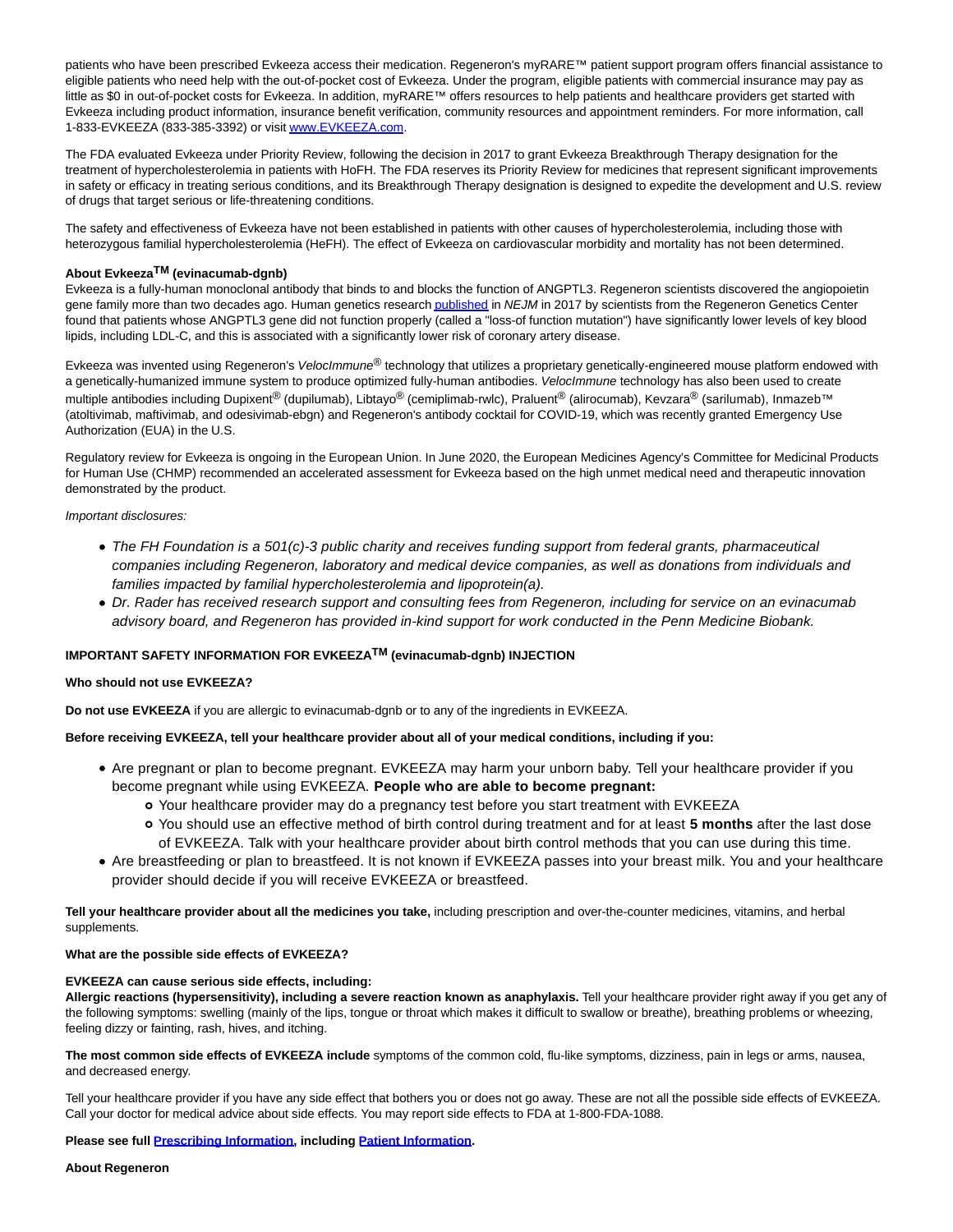Regeneron (NASDAQ: REGN) is a leading biotechnology company that invents life-transforming medicines for people with serious diseases. Founded and led for over 30 years by physician-scientists, our unique ability to repeatedly and consistently translate science into medicine has led to nine FDA-approved treatments and numerous product candidates in development, almost all of which were homegrown in our laboratories. Our medicines and pipeline are designed to help patients with eye diseases, allergic and inflammatory diseases, cancer, cardiovascular and metabolic diseases, pain, infectious diseases and rare diseases.

Regeneron is accelerating and improving the traditional drug development process through our proprietary VelociSuite® technologies, such as VelocImmune, which uses unique genetically-humanized mice to produce optimized fully-human antibodies and bispecific antibodies, and through ambitious research initiatives such as the Regeneron Genetics Center, which is conducting one of the largest genetics sequencing efforts in the world.

For additional information about the company, please visi[t www.regeneron.com o](https://c212.net/c/link/?t=0&l=en&o=3066029-1&h=661661182&u=http%3A%2F%2Fwww.regeneron.com%2F&a=www.regeneron.com)r follow @Regeneron on Twitter.

#### **Forward-Looking Statements and Use of Digital Media**

This press release includes forward-looking statements that involve risks and uncertainties relating to future events and the future performance of Regeneron Pharmaceuticals, Inc. ("Regeneron" or the "Company"), and actual events or results may differ materially from these forward-looking statements. Words such as "anticipate," "expect," "intend," "plan," "believe," "seek," "estimate," variations of such words, and similar expressions are intended to identify such forward-looking statements, although not all forward-looking statements contain these identifying words. These statements concern, and these risks and uncertainties include, among others, the impact of SARS-CoV-2 (the virus that has caused the COVID-19 pandemic) on Regeneron's business and its employees, collaborators, and suppliers and other third parties on which Regeneron relies, Regeneron's and its collaborators' ability to continue to conduct research and clinical programs, Regeneron's ability to manage its supply chain, net product sales of products marketed or otherwise commercialized by Regeneron and/or its collaborators (collectively, "Regeneron's Products"), and the global economy; the nature, timing, and possible success and therapeutic applications of Regeneron's Products and product candidates being developed by Regeneron and/or its collaborators (collectively, "Regeneron's Product Candidates") and research and clinical programs now underway or planned, including without limitation Evkeeza<sup>TM</sup> (evinacumab-dgnb) as an adjunct to other low-density lipoprotein cholesterol (LDL C) lowering therapies to treat adult and pediatric patients aged 12 years and older with homozygous familial hypercholesterolemia (HoFH); uncertainty of market acceptance and commercial success of Regeneron's Products (such as Evkeeza) and Regeneron's Product Candidates and the impact of studies (whether conducted by Regeneron or others and whether mandated or voluntary) on the commercial success of Regeneron's Products and Regeneron's Product Candidates; the likelihood, timing, and scope of possible regulatory approval and commercial launch of Regeneron's Product Candidates (including possible regulatory approval of Evkeeza in the European Union) and new indications for Regeneron's Products; safety issues resulting from the administration of Regeneron's Products (such as Evkeeza) and Regeneron's Product Candidates in patients, including serious complications or side effects in connection with the use of Regeneron's Products and Regeneron's Product Candidates in clinical trials; determinations by regulatory and administrative governmental authorities which may delay or restrict Regeneron's ability to continue to develop or commercialize Regeneron's Products and Regeneron's Product Candidates; ongoing regulatory obligations and oversight impacting Regeneron's Products, research and clinical programs, and business, including those relating to patient privacy; the availability and extent of reimbursement of Regeneron's Products (such as Evkeeza) from third-party payers, including private payer healthcare and insurance programs, health maintenance organizations, pharmacy benefit management companies, and government programs such as Medicare and Medicaid; coverage and reimbursement determinations by such payers and new policies and procedures adopted by such payers; competing drugs and product candidates that may be superior to, or more cost effective than, Regeneron's Products and Regeneron's Product Candidates; the extent to which the results from the research and development programs conducted by Regeneron and/or its collaborators may be replicated in other studies and/or lead to advancement of product candidates to clinical trials, therapeutic applications, or regulatory approval; the ability of Regeneron to manufacture and manage supply chains for multiple products and product candidates; the ability of Regeneron's collaborators, suppliers, or other third parties (as applicable) to perform manufacturing, filling, finishing, packaging, labeling, distribution, and other steps related to Regeneron's Products and Regeneron's Product Candidates; unanticipated expenses; the costs of developing, producing, and selling products; the ability of Regeneron to meet any of its financial projections or guidance and changes to the assumptions underlying those projections or guidance; the potential for any license, collaboration, or supply agreement, including Regeneron's agreements with Sanofi, Bayer, and Teva Pharmaceutical Industries Ltd. (or their respective affiliated companies, as applicable), to be cancelled or terminated; and risks associated with intellectual property of other parties and pending or future litigation relating thereto (including without limitation the patent litigation and other related proceedings relating to EYLEA<sup>®</sup> (aflibercept) Injection, Dupixent<sup>®</sup> (dupilumab), Praluent<sup>®</sup> (alirocumab), and REGEN-COV<sup>TM</sup> (casirivimab and imdevimab)), other litigation and other proceedings and government investigations relating to the Company and/or its operations, the ultimate outcome of any such proceedings and investigations, and the impact any of the foregoing may have on Regeneron's business, prospects, operating results, and financial condition. A more complete description of these and other material risks can be found in Regeneron's filings with the U.S. Securities and Exchange Commission, including its Form 10-K for the year ended December 31, 2020. Any forwardlooking statements are made based on management's current beliefs and judgment, and the reader is cautioned not to rely on any forward-looking statements made by Regeneron. Regeneron does not undertake any obligation to update (publicly or otherwise) any forward-looking statement, including without limitation any financial projection or guidance, whether as a result of new information, future events, or otherwise.

Regeneron uses its media and investor relations website and social media outlets to publish important information about the Company, including information that may be deemed material to investors. Financial and other information about Regeneron is routinely posted and is accessible on Regeneron's media and investor relations website [\(http://newsroom.regeneron.com\)](http://newsroom.regeneron.com/) and its Twitter feed [\(http://twitter.com/regeneron\).](http://twitter.com/regeneron)

#### **Contacts:**

**Media Relations** Joseph Ricculli Tel: +1 (914) 418-0405 [Joseph.Ricculli@regeneron.com](mailto:Joseph.Ricculli@regeneron.com)

**Investor Relations** Mark Hudson Tel: +1 (914) 355-0213 [Mark.Hudson@regeneron.com](mailto:Mark.Hudson@regeneron.com)